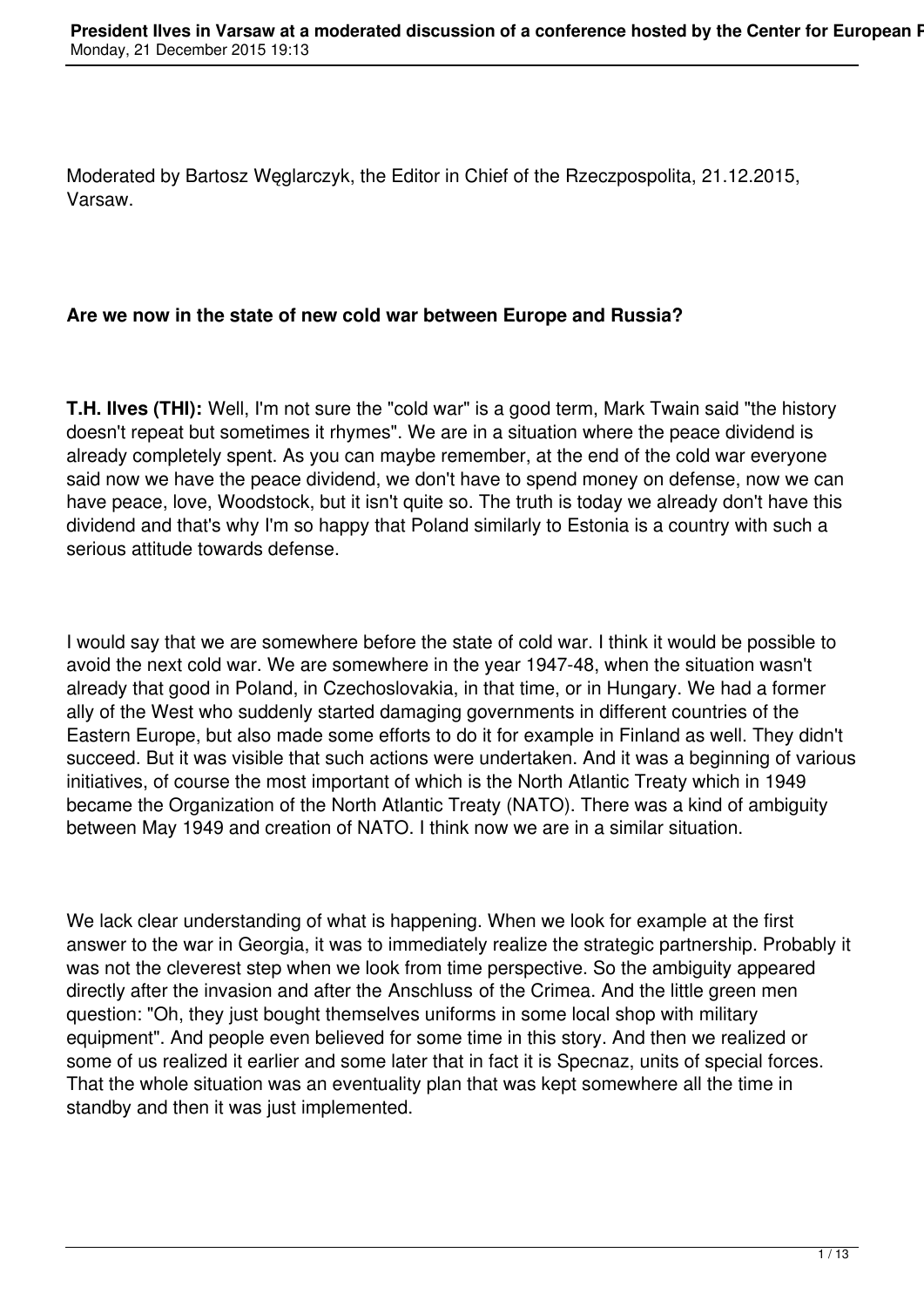Is this a cold war? No, I don't think so, it's not yet a real cold war. One of the writers said last year that this is the movement against the Enlightenment, a breakaway from what was in 1989-91, actually it's about the ideological attitude connected with the opposition to the liberal democracy developing in the West from The Scottish Enlightenment. What I can definitely say is that this is a post-post cold war era.

## **Are allies enough prepared for this new era?**

**THI:** I mean, that is one reason why we like to have a persistent, permanent presence. It gives you more time. You see, the thing is that the entire military doctrine of Russian Federation has changed dramatically since the 2008 Georgian war when Russia realised that the old way (the Red Army with a million men moving in) does not work. That is one of the lessons learned from the Georgian War. They see the entire focus on snap exercises, rapid action. I was misquoted once by press when I said it is four hours from when the order comes from the Kremlin until the time that the helicopters and troops are ready to go. Our press thought: "Oh, only four hours to take over Estonia." No, what I said in the original quote was that it takes four hours from when the order comes to when the helicopters rise.

Four hours is very, very good given that the so-called rapid reaction force of the European Union needs 90 days from order to action.

My point is that the old model would require massive troops built up on the border. It gives you about three weeks. Because the satellites say all this funny stuff is happening behind our border. That is the old model. Now, with the new model it is different.

#### **The green men...**

**THI:** The green men... that worked once. Let us face it, the next time there are green men, we will know they are green men. What no one knew in Crimea was what was going on. And people actually believed that they were just buying these uniforms in local stores...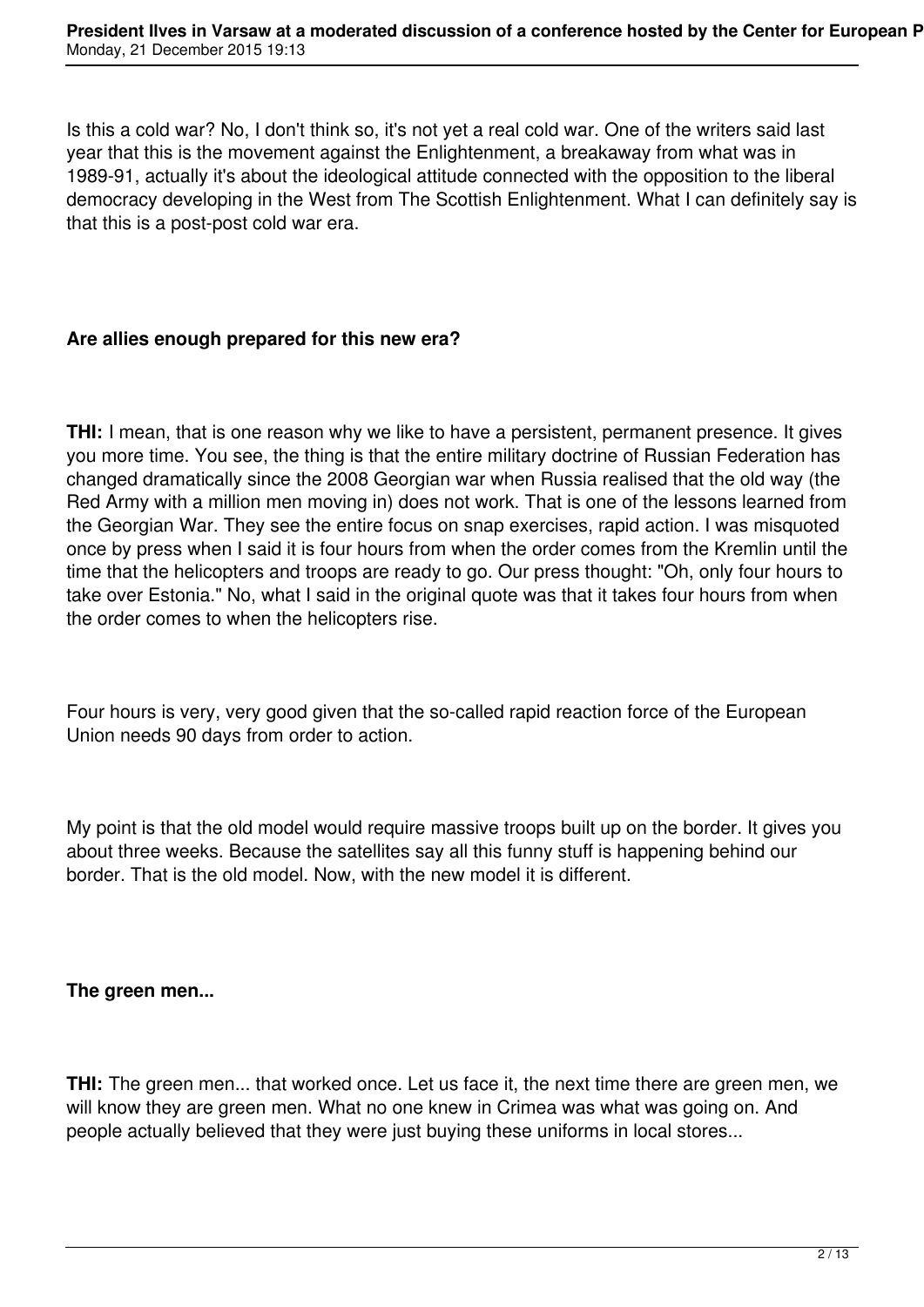#### **One-third of your population is Russian and you trust them completely?**

**THI:** The salary in the Donbass for a miner is 150 euros a month. But they lack opportunity to go and live, work or travel visa-free even to the European Union. The salary of a Russian miner in Estonia is 1500–2500 euros a month with free movement of labour within EU. Our own poll confirms it.

## **So, what happened in Crimea and Donbass is the result of the failure of the Ukrainian state?**

**THI:** I remember 25 years earlier when I was at Radio Free Europe reading a funny piece of a study done by Deutsche Bank. It was a theoretical piece before the collapse of the USSR asking if these countries were independent, who would do the best. According to the Study the best would do the Baltic republics at the time and Ukraine. Well, if you look at where Ukraine is today, and look where Poland is today, and where Estonia is today... The starting positions of Poland, Ukraine and Estonia were more or less the same, with bare minor differences in GDP per capita in 1988–1990. I do not want to say they failed but something went wrong.

## **But just finishing this point on the Russian minority in Estonia. You are saying that you can trust them but can you comment on plans/actions of Russian secret services – what are they doing, if you can disclose some of the details if it is possible?**

**THI:** Oh, absolutely, yes, of course we trust them. On Russian secret services: what are they doing? I mean they are constantly producing nonsense stories. The Russian minority has been a canard for 25 years. No one had to leave but to this day, that in order to become a citizen you have to do a language test. It is really not very hard and it is not designed to keep people out. It is just to show minimal competence in the language. And I think that is a perfectly reasonable thing to do.

**Do you think that experience of Estonia could be in a way useful to such countries like France with their massive minority? Is there something they could learn from it?**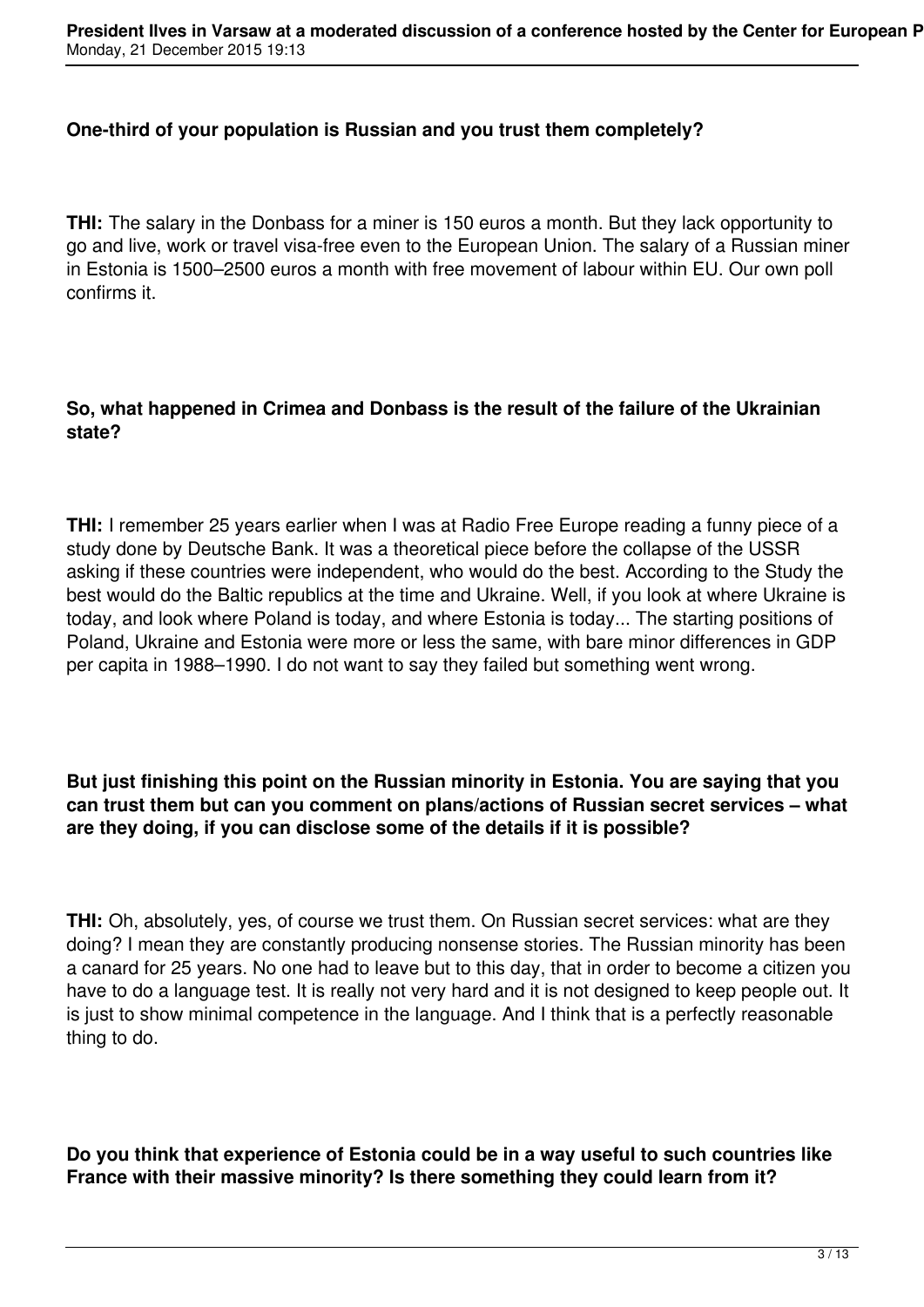**THI:** Well, on nationality policy every country sets their own tradition. In the case of France, they have this citizenship law where you automatically become a French citizen if you are born there. Which, in fact, we in Estonia have more or less now from this year. If a parent has undefined citizenship, his/her child gets Estonian citizenship. But we are not at the point where you take a visit to Estonia and your child is born there and he or she becomes an Estonian citizen, which is the case in the United States and France. We know that in the United States people travel to the US to give birth there and their child becomes a citizen and then they get the right to move there. We do not have that.

Going back to the security policy. I do not want to lose this point where you started with those 4–8 hours from the moment the Kremlin decides. What would happen then? So the Europeans are not able to come to the rescue because they are too slow. What would happen? Why are you so confident?

Four hours from when the order comes to when the helicopters rise.

How long will it take for NATO to get to Estonia? It does not matter. Because a country that invades a NATO member has to worry about all kinds of other things from the minute they invade. Now, the question is, is that worth the price? I do not think that they are willing to pay the price...

## **The Russians?**

**THI:** Whoever.

**It seems to me that it is a quite a fundamental question. You know very well the American mentality and the politics of the US. You are absolutely sure that they will react in a different way. Especially with the Democrats, it seems that they will remain in power next year as well.**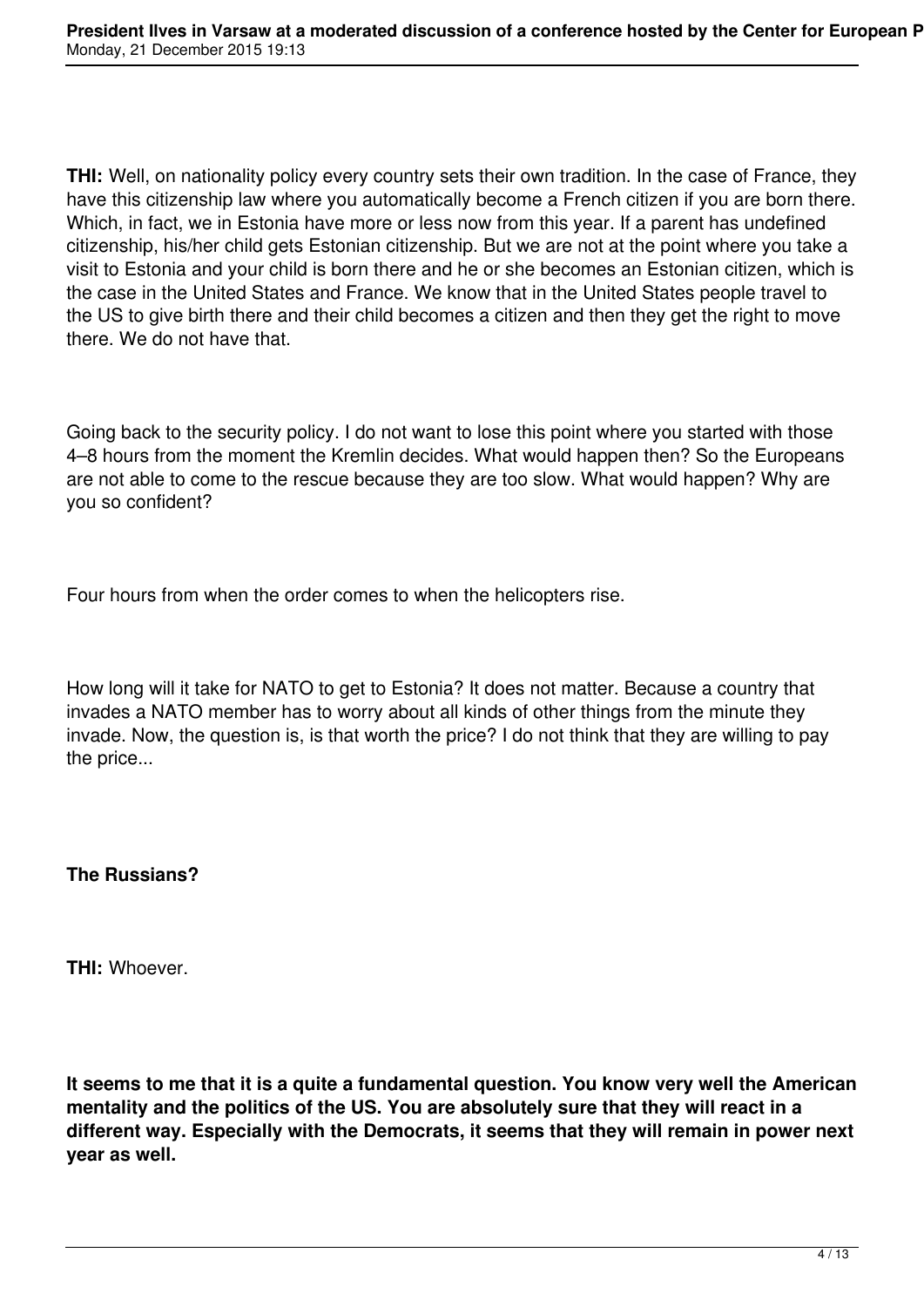**THI:** I think that the Democratic Party has been as transatlantic as the Republicans. If we get Hillary Clinton, she is extremely transatlantic. So I am not worried about that at all. Things I worry about are new threats not so much Russia. I mean, I am worried about what is happening to Europe with the migration crisis that I think is far more threatening.

## **On this point concerning this threat from the East and from Russia. I understand Estonian government intends to put e-Government into a cloud and to save it. Is there any war already going on at this level with Russia?**

**THI:** This is something we can do and Poland cannot because Poland or most of Europe would not have a secure digital identity. We have an architecture that makes it very difficult to get inside the system. It is offered by many countries but not on a mandatory basis. In Estonia everyone over the age of 15 has a unique electronic chip-based identity.

Putting everything in the cloud is simply a matter of security not even because of Russia or anything like that but because your data have to be secure. And in a time when data are more and more electronically secured, you need a very good system. Look what happened to the United States. The Office of Personnel Management lost the records of all US federal employees, including people who work for the CIA, NSA. They did not lose it, it was stolen. You cannot do that with the Estonian system. You can steal one person's records. Fine. But you cannot steal everyone's records.

The reason we are doing this has nothing to do with Russia. The idea actually came after Fukushima catastrophe because Japan lost a certain percentage of its data, national data in the tsunami. And then we started saying, "Wait a minute, we are a much smaller country. OK, we are not seismically active but in fact it makes sense to have your data stored in different places and not only in the country." Almost all modern countries have laws mandating that you have to have your data in your own country not outside the borders.

**You said a minute ago that there is a threat from the South, from terrorism, from the refugee crisis...**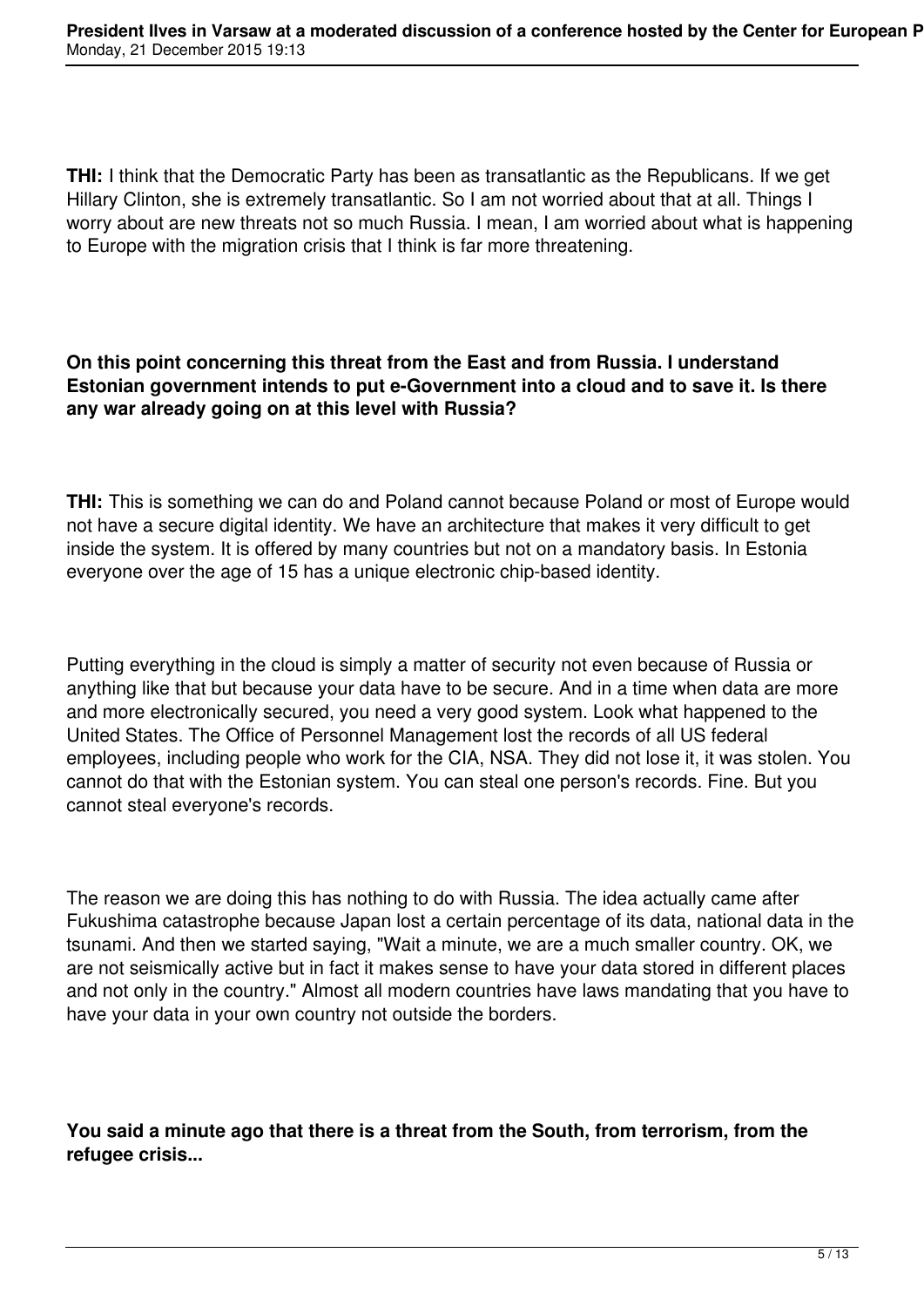**THI:** Well, first of all, terrorism yes but I see the biggest threat is actually the refugee crisis because its effects the European unity, European solidarity and the rise of extremist parties is what I am worried about.

**Why is Europe not able to build up an efficient strategy to be efficient and I have your quote, "We're entering 'a low dishonest decade'".**

**THI:** That is actually a W. H. Auden quote, the poet.

But I think it is very interesting. The title is September 1, 1939:

I sit in one of the dives On Fifty-second Street Uncertain and afraid As the clever hopes expire

**Of a low dishonest decade: Waves of anger and fear Circulate over the bright And darkened lands of the earth,**

Obsessing our private lives; The unmentionable odour of death Offends the September night.

It was about Poland. I mean the reaction of the West to Poland. Or the Nazi invasion of Poland, so there is a Polish theme. We saw back then that we had Neville Chamberlain saying, "Czechoslovakia is a far away place we know nothing about."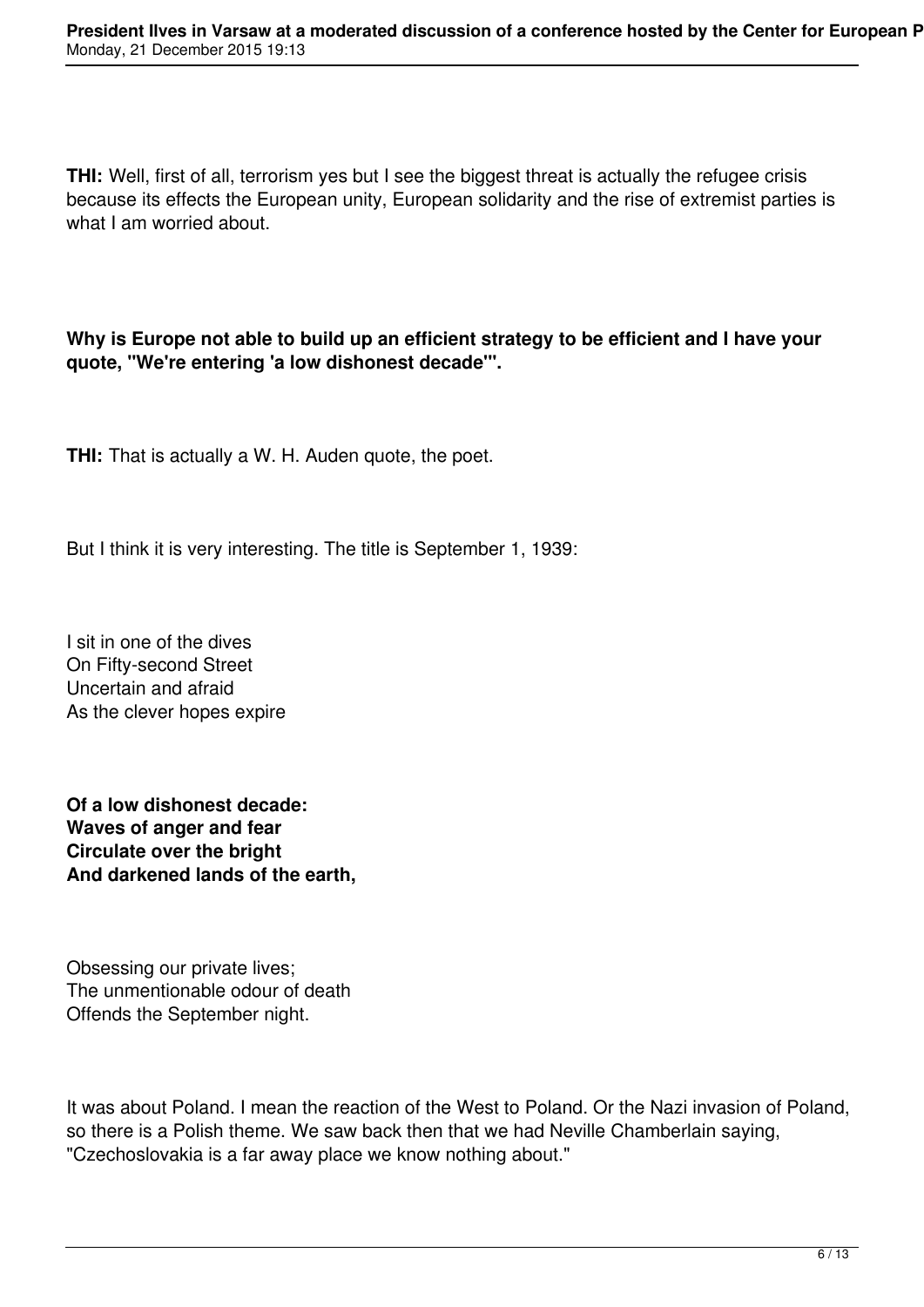## **You see the same risk of the same kind of...**

**THI:** Well, this provincial, parochial attitude of as long as they're not in my country, I do not care...

## **The elections in Spain, the referendum in the UK...**

**THI:** We see a lot of that in Europe today. And if you have that attitude for the whole sort of fundamental basis, the foundation of the European Union will collapse.

# **How do you explain this is happening? Why is it happening?**

**THI:** Well, first of all is that we have never had a threat like this. Secondly, we have forgotten what we had in the past. I researched for my Churchill memorial speech what the refugee situation was after World War II. There were 12 million non-German refugees on the territory of Germany after May 1945. 12 million. I mean...

## **On top of the people who were...**

**THI:** Yeah, there were 12 million Germans and there were 12 million non-Germans. The Bunde sland

Hessen had 4 million inhabitants, and it had almost 1 million non-German displaced persons, refugees. The crisis that we have today is actually fairly small and we are far richer. I did the calculations, it is all

#### in this speech

. I calculated 1945 dollars into 2015 euros and basically, it cost about 50 billion euros to deal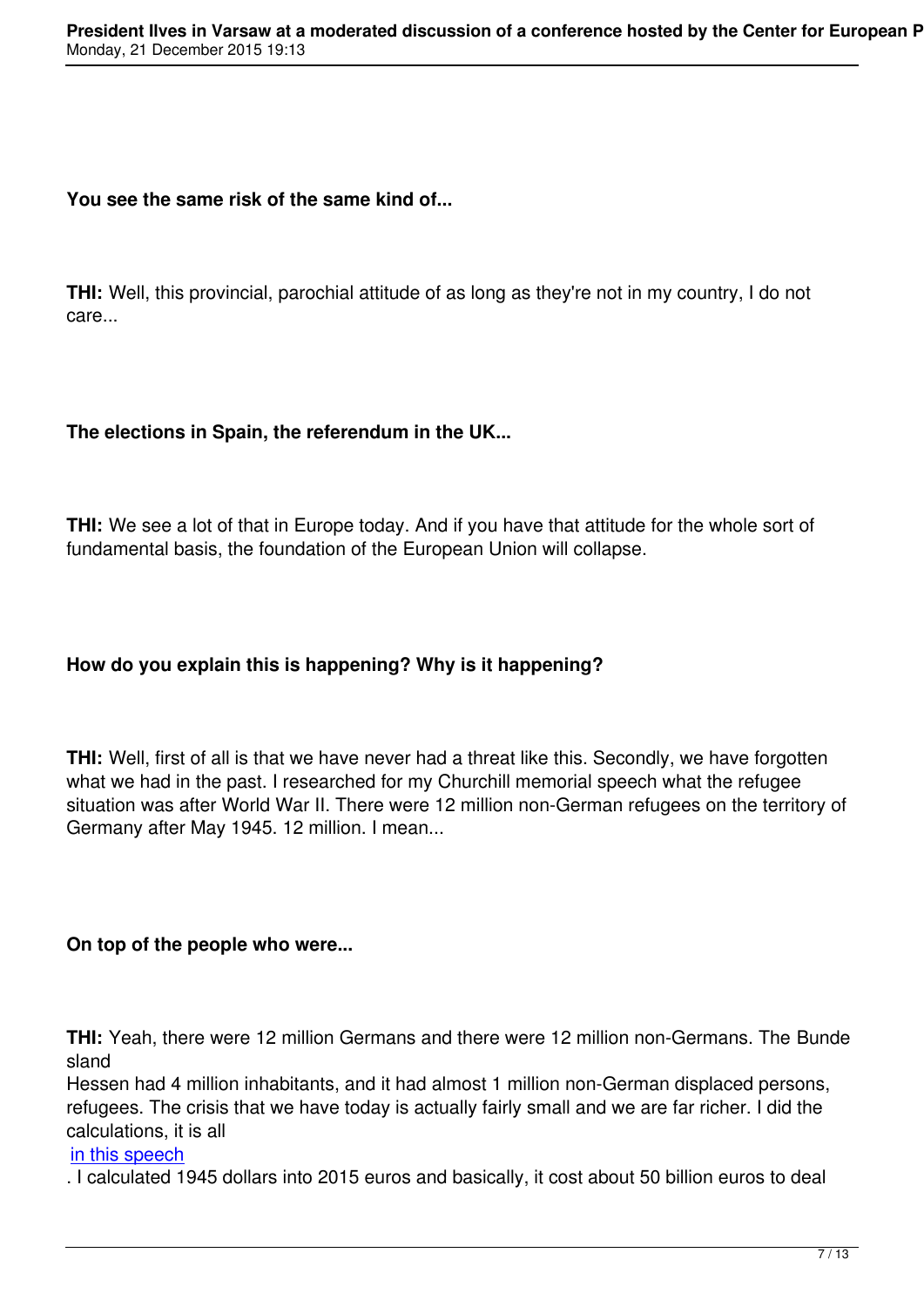with the problem. 35 billion euros in the current valuation came from the United States. Then, it was the UK and Canada. But the point is that to resolve the crisis people spent a lot of money. And a lot of political will went into this and we do not have that political will today. We have this NIMBY, which is Not In My Backyard. So, it is fine, let them go elsewhere.

**Is it because people forget about the experience of war? Is it because they are sure peace will always prevail? Why is there such a reluctance to sacrifice in today's Europe? Because at the same time we live in a global world with Internet so it seems that at least on the surface people would tend to be more global than parochial. How do you explain that?**

**THI:** I do not have an explanation. I just noticed the phenomenon and I think that this can be very dangerous. I mean, I have already heard that some of the richer member states ask why should they be paying for building highways and for all the structural funds to countries that refuse to participate in dealing with this refugee crisis. Why? Why should we do that? How do we explain that to our voters? I mean, that is what I have been saying in my own country.

**Is there a link, you are saying? For me there is no link. Because those structural funds started with Felipe Gonzalez at the beginning of the 1990s and it was in return for opening the Spanish market to richer countries, more competitive countries like Germany.**

**THI:** Absolutely, there is a link. The structural funds are a manifestation of European solidarity.

There might not be a logical link but there is an operational, instrumental link. You do not show us solidarity, why should we show you solidarity.

**But we have to name Poland here. Because I know that this is a delicate issue for you. But it is the Polish policy of the previous government and the present government to block this refugee issue, to block this proposal by Germany of compulsory automatic distribution of those people...**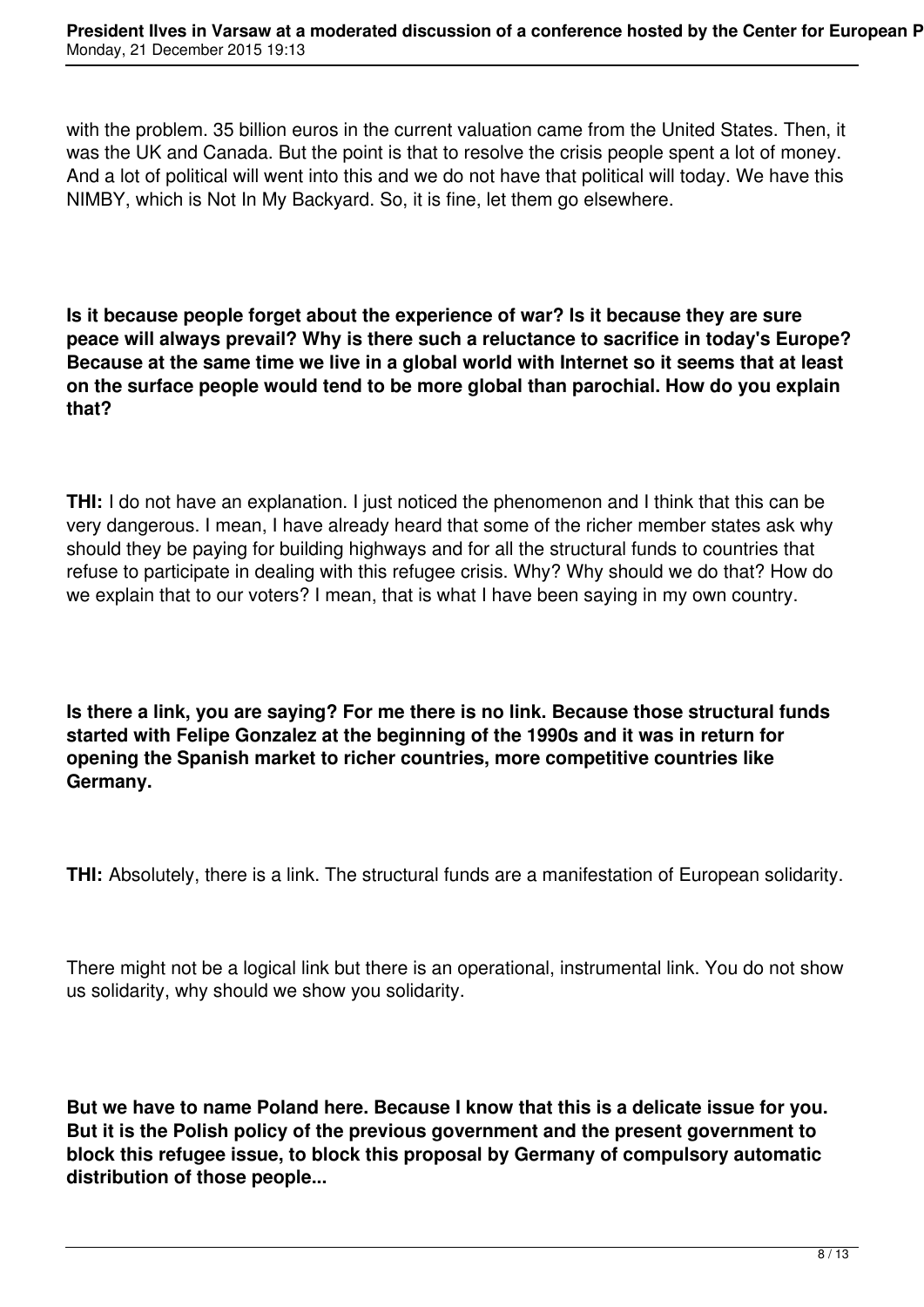**THI:** We believe in voluntary distribution mechanism. We do not think that the compulsory mechanism is what you need but you do need to have solidarity. So we are willing to burden-share.

We have people who are saying no to refugees. They say we do not want people who look different. That is the link to the kind of racism in our culture. And then you have a US unit marching in a parade with black soldiers, Hispanic soldiers. They are defending my country.

We had a racist incident against a black soldier. We have kind of extremist parties saying that we do not want black people. And then one of these party member goes, "Well they should wear uniforms 24 hours a day." What? We cannot expect NATO to come and support you if you are going to be beating up black soldiers when they are not in uniform.

# **Maybe the difference between Europe and the US is that in the US people still believe in something and there are some ideals around which people can unite.**

**THI:** The problem is a lack of political courage and will on the part of many European leaders with the possible exception of Angela Merkel who is willing to take unpopular positions. Leadership is not like, you know, which way is the wind blowing. Which is you do whatever your last poll result shows. Leadership is saying that this is a thing we have to do. I do not care if the poll suggests that we do something else. And if we go back to the refugee crisis in 1945–1949, the leadership was there. If we do not solve this problem, we will have a much bigger problem.

**One question concerning the Polish–Estonian relation. Because President Duda chose Tallinn, chose Estonia as his place for the first foreign visit. The idea, as I understand, was to rebuild solidarity between countries of our region from Estonia down to Romania and Bulgaria. Maybe taking a bit from the idea of Pilsudski's Intermarium. What do you think about this?**

**THI:** First of all, we were very happy that President Duda chose Estonia. Why did President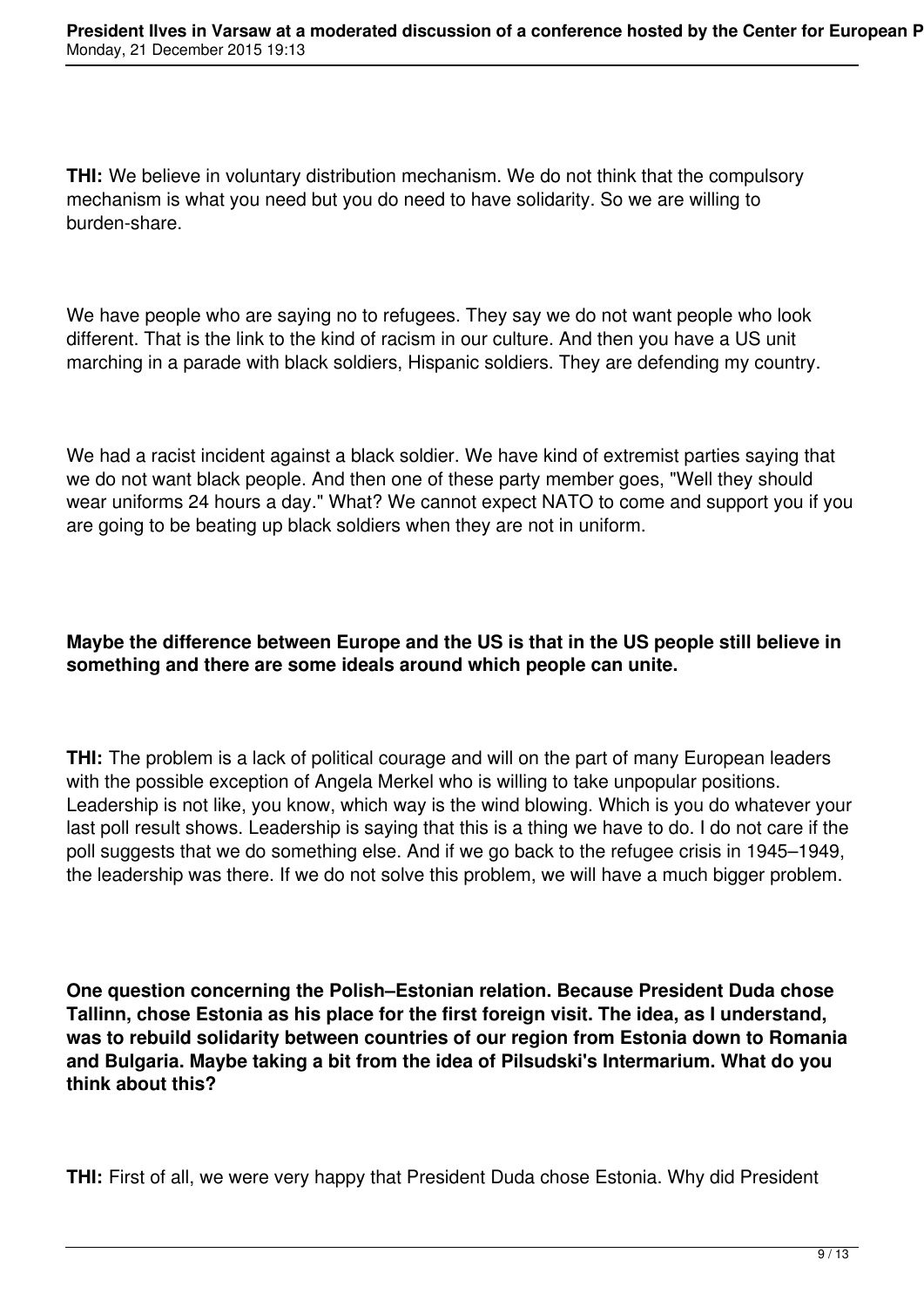Obama come to Tallinn? We are a country that believes in doing what is agreed to do. Poland and Estonia, two countries that have had 2 percent or close to 2 percent defence spending of the GDP for a long time... This is one of the many reasons why we have good relations. We both show solidarity to defence and we see the reality that defending yourself requires commitment and money.

## **But still this idea of this Intermarium? Do you think that this is something that could be used in today's world? I read an interview once a few months ago with George Friedman and he said that this is something that should be recreated...**

**THI:** If it is based on commonly held values then there is a point. If the alliance is based on convenience, the minute it is inconvenient it falls apart. If it is based on something more fundamental, then it stands a chance.

Refugees like defence spending are a cost. My government believes that the cost of dealing with the refugee crisis or defence is a cost we have to pay in order to keep a more important things alive such as th NATO and EU. Without the European Union, if we are just 28 single countries... The smaller you are, the more difficult it is. Then you are back to quiddities and a million dialogues and the weak do what they must and the strong do what they will. We look at this and we go, "The European Union is something that is of extreme importance to maintaining our integrity and independence and our viability as a nation."

## **At least do we share in this region the same concept of democracy? Or if you look certain countries, Hungary, Poland today, you have some doubts of this?**

**THI:** I do not have doubts about countries in the European Union.

I have worries about extremist parties funded by somewhere from the East. Le Pen got 9 million euros from the Russians. I am worried about that. On the other hand the advantage of liberal democracy over other forms of governance is that you get a new chance every four years.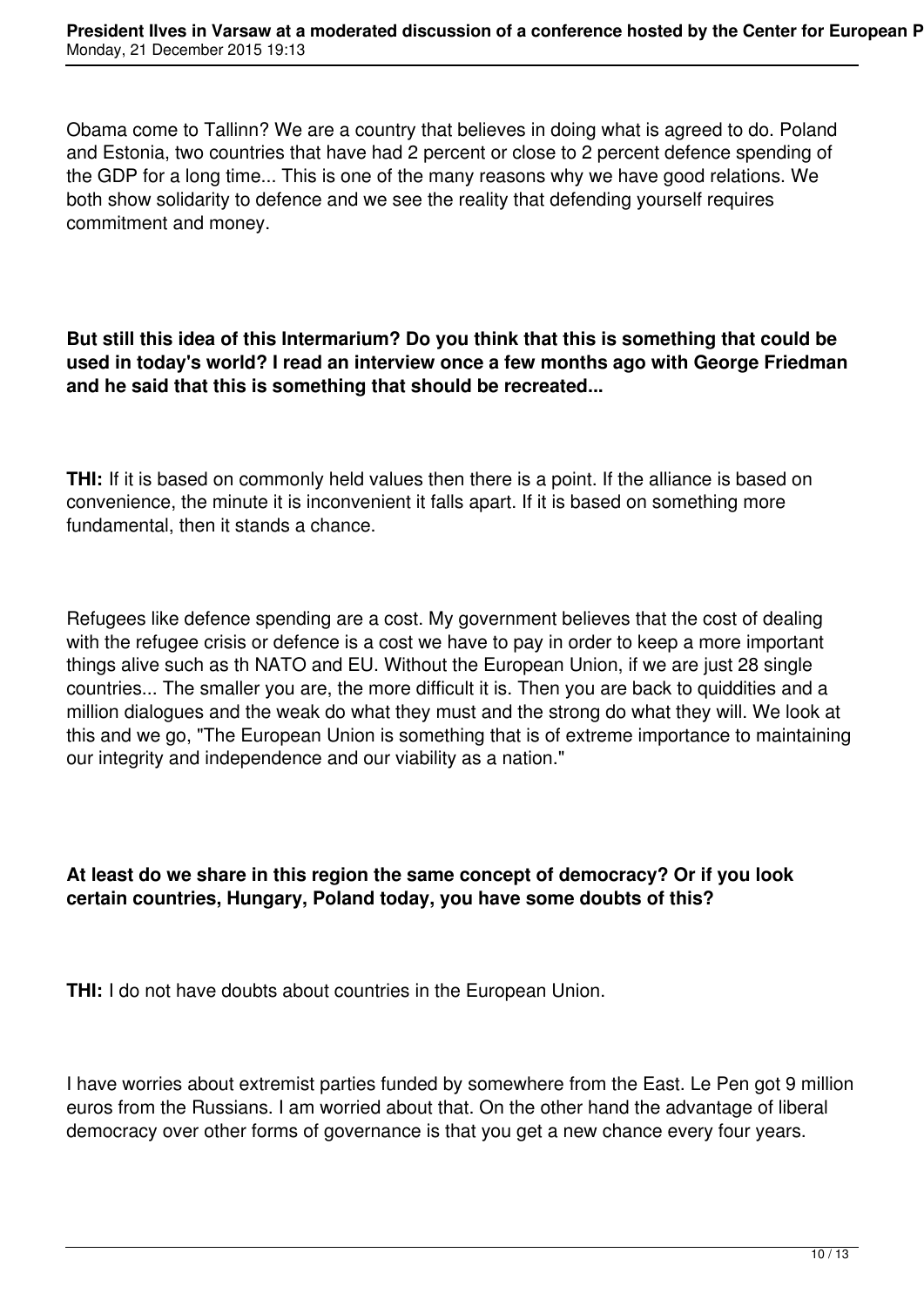#### **In January, there will be debate on the state of democracy in Poland.**

**THI:** I am not going to get into that. There are always people on the outside willing to say all kinds of things before they know what is going on. Here I agree with Edward Lucas and give peace a chance. I really do not think that after a government has been in power for just a few weeks that any other countries have really anything to say about it. Obviously, we say things when we see things that are undemocratic or violate the charter of fundamental rights, all of those things. But that has not happened. So I think we should just chill, calm down.

**You mentioned that cooperation between the countries of our region would be possible if we share values and solidarity and so on. Does Estonia feel closer on this level with Scandinavian countries?**

**THI:** That is too simplistic. On certain issues we are very close to Sweden and Finland. On security-related issues we clearly are on a very different page from Finland and Sweden. Because they are against NATO membership. We love NATO. In fact, we are very good NATO members.

There is not a serious movement toward NATO at this time. And we also highly value the transatlantic link which we have in Europe through NATO. The only treaty-based relationship between Europe and the United States. Now, that said, when it comes to things such as press freedom, we are up there with Finland and Sweden and Denmark. Internet freedom, we are up there, ahead of Finland, Sweden and Denmark. So on different issues we are in different places. Clearly on defence we are very transatlantic. Clearly on personal freedom we are kind of liberal here. So it depends.

**On the very concrete level of cooperation between the Baltic States and Poland. Recently, there was some good examples like the new power line and the new gas pipeline. But on the other hand, we still do not have a highway going down to Poland, no modern railway. How do you see it on this very practical level?**

**THI:** Rail Baltic, the high-speed rail-line, is moving ahead in all three countries. The real issue is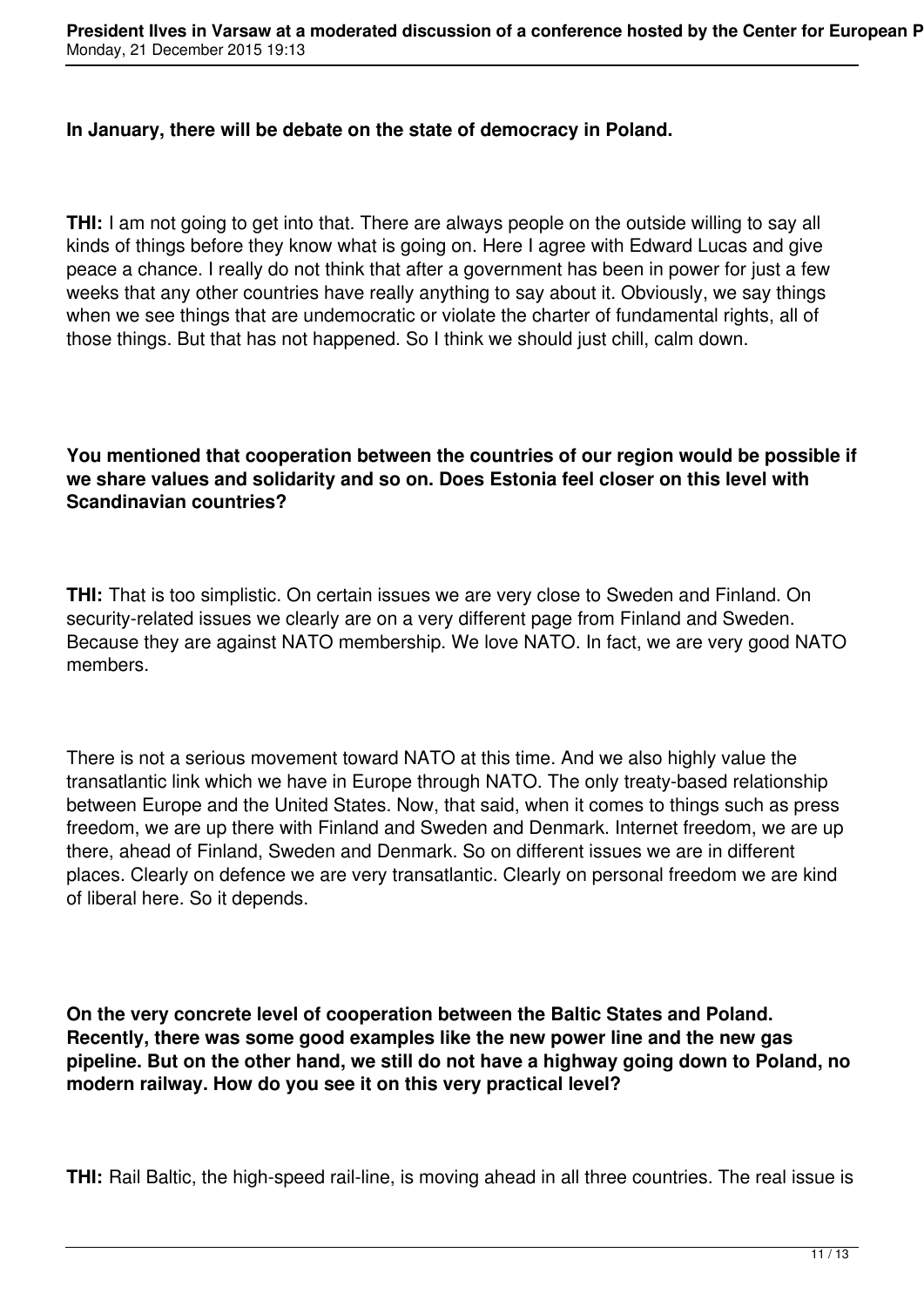the connection from the Lithuanian border to Warsaw. What is happening with that? I do not know how that is developing.

### **You will raise it during your visit maybe?**

**THI:** I have mentioned it. I mean, we already have had many, many years of discussing on getting it done in the Baltic countries but of course there is no point to do it unless it hooks up to Warsaw. And it is not only the three Baltics, it is also Finland. Because for Finland a high-speed rail link that would also include freight would reduce the travel time of goods from Finland to Europe by 24 hours. That is a huge amount of time. As soon as this thing exists and you get to Warsaw, there will be a rail ferry between Finland going back and forth. Right now, the goods go on a ferry from Finland across to Sweden, then down Sweden. There is no rail link there. In terms of production costs, it is of vital importance. We have four countries to whom it is important.

#### **And the highway as well.**

**THI:** Right now we have upgraded the highway between Tallinn down to Lithuania. All three countries have done that.

## **And again here the Polish section. It is basically a tragedy.**

**THI:** I have driven it. I would not say a tragedy.

The interviewer: **Basically, 7 hours from here to Vilnius.**